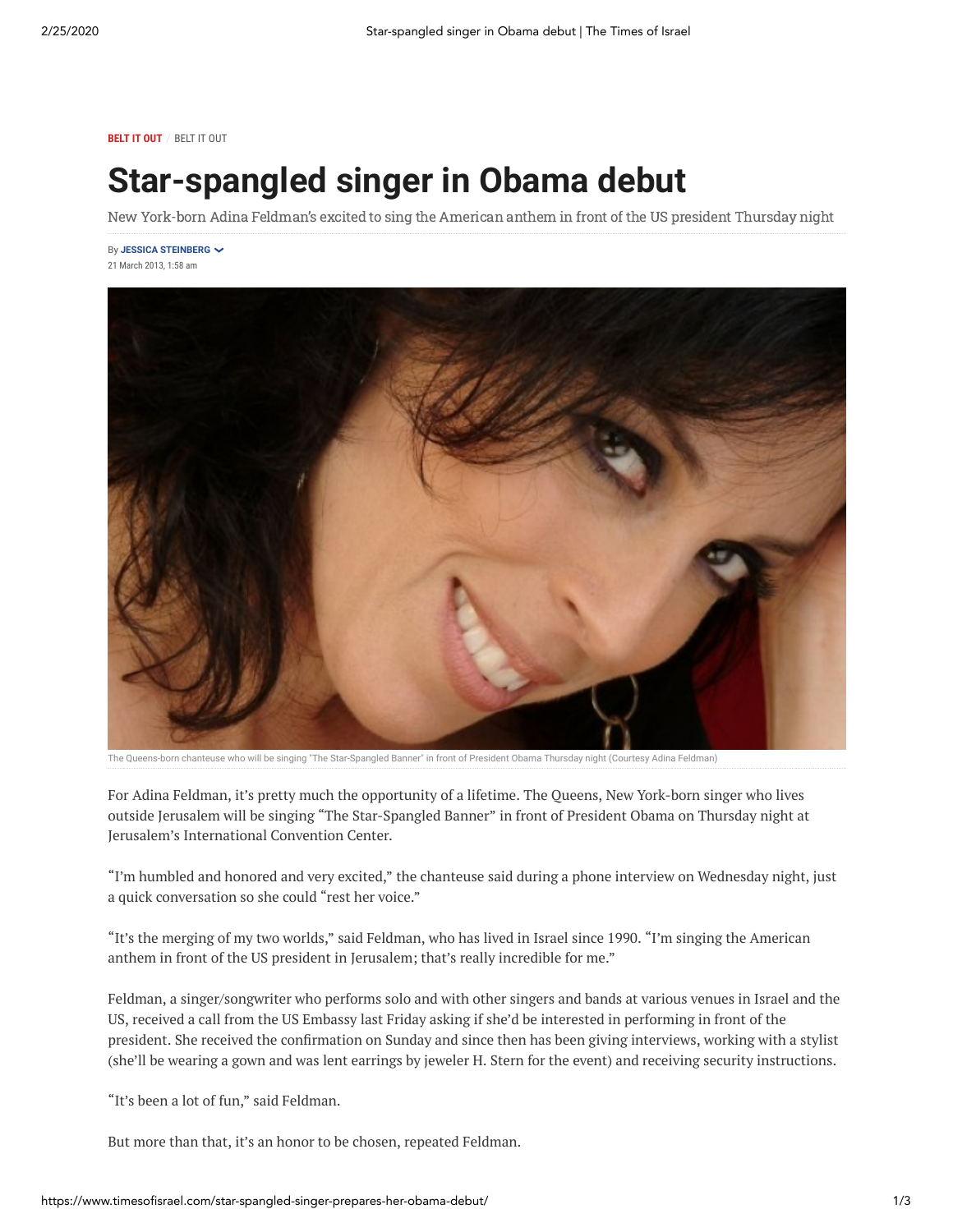#### 2/25/2020 Star-spangled singer in Obama debut | The Times of Israel

"I'm just so excited," she said. "I love this president and his wife and his beautiful family."



# JOIN US! A MESSAGE FROM THE **EDITOR OF TIMES OF ISRAEL**



**DAVID HOROVITZ**

For as little as \$6 a month, you can help support our independent journalism — and enjoy an **ADS-FREE** experience, as well as special benefits and status as a Times of Israel Community member!

*Read more*

JOIN THE TIMES OF ISRAEL [COMMUNITY](https://crm.timesofisrael.com/sign-up?utm_campaign=community_announcement&utm_source=website&utm_medium=article_end)

Already a [member?](https://crm.timesofisrael.com/sign-in) Sign in to stop seeing this

#### **READ MORE:**

• [Israel Inside](https://www.timesofisrael.com/israel-inside/) • [Binyanei Hauma](https://www.timesofisrael.com/topic/binyanei-hauma/) • [Barack Obama](https://www.timesofisrael.com/topic/barack-obama/)